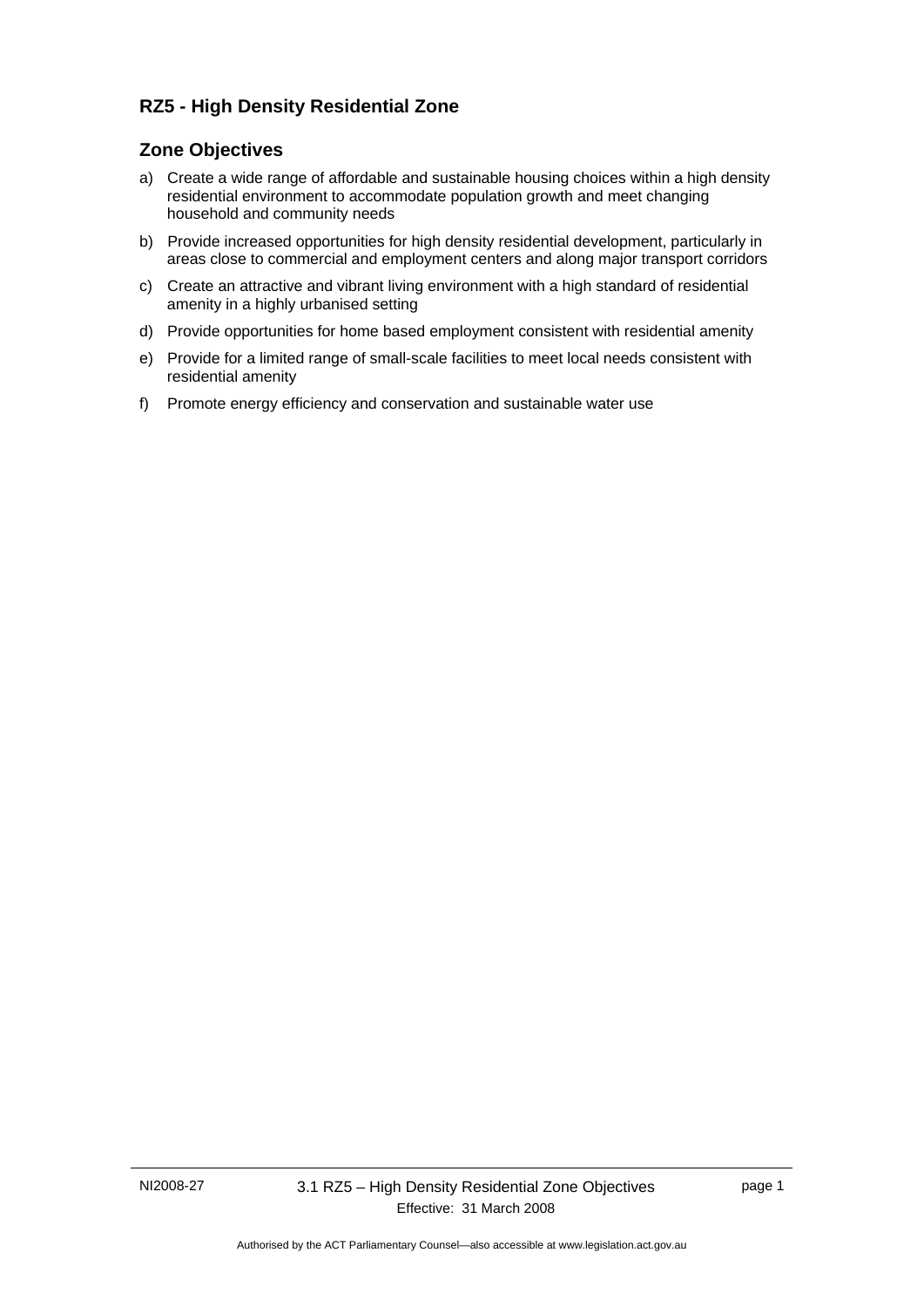## **RZ5 - High Density Residential Zone Development Table**

## **EXEMPT DEVELOPMENT**

Development approval not required, may need building approval

Single dwelling housing - new residential land, subject to Section 20 and Schedule 1 of the Planning and Development Regulation 2008.

Exempt Development identified in Section 20 and Schedule 1 of the Planning and Development Regulation 2008.

| <b>ASSESSABLE DEVELOPMENT</b><br>Development application required                                                                                                                                                                                                               |                                                                        |  |  |
|---------------------------------------------------------------------------------------------------------------------------------------------------------------------------------------------------------------------------------------------------------------------------------|------------------------------------------------------------------------|--|--|
| <b>MINIMUM ASSESSMENT TRACK</b>                                                                                                                                                                                                                                                 |                                                                        |  |  |
|                                                                                                                                                                                                                                                                                 | <b>CODE</b>                                                            |  |  |
|                                                                                                                                                                                                                                                                                 | Development application required and assessed in the Code Track        |  |  |
| <b>Development</b>                                                                                                                                                                                                                                                              | Code                                                                   |  |  |
| Single dwelling housing (in areas not covered<br>by Section 20 and Schedule 1 of the Planning<br>and Development Regulation 2008)                                                                                                                                               | Residential Zones - Single Dwelling Housing<br><b>Development Code</b> |  |  |
| <b>MINIMUM ASSESSMENT TRACK</b><br><b>MERIT</b><br>Development application required and assessed in the Merit Track, unless specified in Schedule 4<br>of the Planning and Development Act 2007 (as Impact Track) or listed as prohibited in the Site<br>Specific section below |                                                                        |  |  |
| <b>Development</b>                                                                                                                                                                                                                                                              | Code                                                                   |  |  |
| Ancillary use                                                                                                                                                                                                                                                                   |                                                                        |  |  |
| Boarding house                                                                                                                                                                                                                                                                  |                                                                        |  |  |
| Child care centre                                                                                                                                                                                                                                                               |                                                                        |  |  |
| Community activity centre                                                                                                                                                                                                                                                       |                                                                        |  |  |
| <b>Demolition</b>                                                                                                                                                                                                                                                               |                                                                        |  |  |
| Habitable suite                                                                                                                                                                                                                                                                 | Residential Zones - Multi Unit Housing                                 |  |  |
| Guest house                                                                                                                                                                                                                                                                     | <b>Development Code</b>                                                |  |  |
| Health facility                                                                                                                                                                                                                                                                 |                                                                        |  |  |
| Home business                                                                                                                                                                                                                                                                   |                                                                        |  |  |
| Minor use                                                                                                                                                                                                                                                                       |                                                                        |  |  |
| Multi-unit housing                                                                                                                                                                                                                                                              |                                                                        |  |  |
| Parkland                                                                                                                                                                                                                                                                        |                                                                        |  |  |
| Relocatable unit                                                                                                                                                                                                                                                                |                                                                        |  |  |
| Residential care accommodation                                                                                                                                                                                                                                                  |                                                                        |  |  |
| Retirement complex                                                                                                                                                                                                                                                              |                                                                        |  |  |
| Sign                                                                                                                                                                                                                                                                            | <b>Signs General Code</b>                                              |  |  |
| Single dwelling housing                                                                                                                                                                                                                                                         | Residential Zones - Single Dwelling Housing<br><b>Development Code</b> |  |  |
| Special dwelling (where not exempt                                                                                                                                                                                                                                              | Residential Zones - Single Dwelling Housing                            |  |  |
| development or code track assessable)                                                                                                                                                                                                                                           | Development Code                                                       |  |  |
|                                                                                                                                                                                                                                                                                 | Residential Zones - Multi Unit Housing                                 |  |  |
|                                                                                                                                                                                                                                                                                 | <b>Development Code</b>                                                |  |  |
|                                                                                                                                                                                                                                                                                 | <b>Future Urban Area Residential Subdivision</b>                       |  |  |
| Subdivision                                                                                                                                                                                                                                                                     | Development Code                                                       |  |  |
|                                                                                                                                                                                                                                                                                 | Residential Zones - Single Dwelling Housing                            |  |  |
|                                                                                                                                                                                                                                                                                 | Development Code                                                       |  |  |
|                                                                                                                                                                                                                                                                                 | Residential Zones - Multi Unit Housing                                 |  |  |
|                                                                                                                                                                                                                                                                                 | <b>Development Code</b>                                                |  |  |
| Supportive housing                                                                                                                                                                                                                                                              | Residential Zones - Multi Unit Housing                                 |  |  |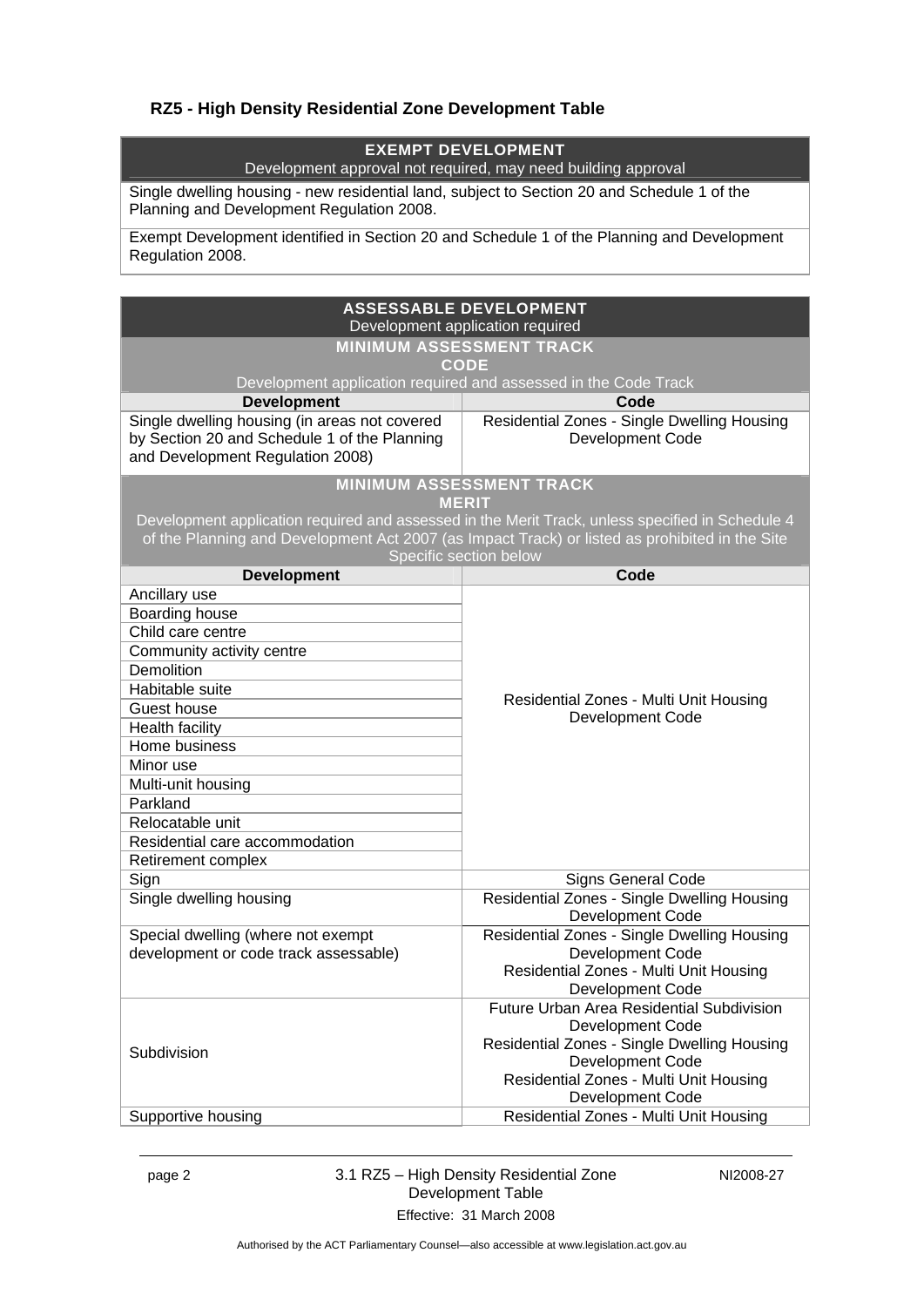| Temporary use                                                                                                                                                                                                | Development Code                                                                       |  |  |
|--------------------------------------------------------------------------------------------------------------------------------------------------------------------------------------------------------------|----------------------------------------------------------------------------------------|--|--|
| Specific areas have additional developments that may be approved subject to assessment.<br>These areas and the additional developments are listed below                                                      |                                                                                        |  |  |
| <b>Site Identifier</b>                                                                                                                                                                                       | <b>Additional Development</b><br>Code                                                  |  |  |
|                                                                                                                                                                                                              | No additional development identified                                                   |  |  |
| <b>MINIMUM ASSESSMENT TRACK</b><br><b>IMPACT</b><br>Development application required and assessed in the Impact Track.                                                                                       |                                                                                        |  |  |
| A development that is not an Exempt, Code Track or Merit Track development where the<br>1.<br>development is allowed under an existing lease, (see Section 134 of the Planning and<br>Development Act 2007). |                                                                                        |  |  |
| A development that would be permissible under the National Capital Plan but which is<br>2.<br>identified as prohibited development in this Table.                                                            |                                                                                        |  |  |
| Development specified in Schedule 4 of the Planning and Development Act 2007 and not<br>3.<br>listed as prohibited development in this Table.                                                                |                                                                                        |  |  |
| Development declared under Section 123 and Section 124 of the Planning and Development<br>4.<br>Act 2007 and not listed as prohibited development in this Table.                                             |                                                                                        |  |  |
| Any development not listed in this Table.<br>5.                                                                                                                                                              |                                                                                        |  |  |
|                                                                                                                                                                                                              |                                                                                        |  |  |
| PROHIBITED DEVELOPMENT<br>A development application can not be made                                                                                                                                          |                                                                                        |  |  |
|                                                                                                                                                                                                              | Any development not listed as assessable development in this Table and that appears in |  |  |
| Volume 2 Section 3 - Definitions are prohibited, ie:                                                                                                                                                         |                                                                                        |  |  |
| Agriculture                                                                                                                                                                                                  | Mining industry                                                                        |  |  |
| Airport                                                                                                                                                                                                      | Mobile home park                                                                       |  |  |
| Animal care facility                                                                                                                                                                                         | Motel                                                                                  |  |  |
| Animal husbandry                                                                                                                                                                                             | Municipal depot                                                                        |  |  |
| Aquatic recreation facility                                                                                                                                                                                  | Nature conservation area                                                               |  |  |
| Bulk landscape supplies                                                                                                                                                                                      | Offensive industry                                                                     |  |  |
| Car park                                                                                                                                                                                                     | Office                                                                                 |  |  |
| Caretakers residence                                                                                                                                                                                         | Outdoor recreation facility                                                            |  |  |
| Caravan park/camping ground                                                                                                                                                                                  | Overnight camping area                                                                 |  |  |
| Cemetery                                                                                                                                                                                                     | Pedestrian plaza                                                                       |  |  |
| Civic administration                                                                                                                                                                                         | Place of assembly                                                                      |  |  |
| Club                                                                                                                                                                                                         | Place of worship                                                                       |  |  |
| Communications facility                                                                                                                                                                                      | Plant and equipment hire establishment                                                 |  |  |
| Community theatre                                                                                                                                                                                            | <b>Plantation forestry</b>                                                             |  |  |
| Commercial accommodation unit                                                                                                                                                                                | Playing field                                                                          |  |  |
| Corrections facility                                                                                                                                                                                         | Produce market                                                                         |  |  |
| Craft workshop                                                                                                                                                                                               | Public agency                                                                          |  |  |
| <b>Cultural facility</b>                                                                                                                                                                                     | Public transport facility                                                              |  |  |
| Defence installation                                                                                                                                                                                         | Railway use                                                                            |  |  |
| Drink establishment                                                                                                                                                                                          | Recyclable materials collection                                                        |  |  |
| Drive-in cinema                                                                                                                                                                                              | Recycling facility                                                                     |  |  |
| Educational establishment                                                                                                                                                                                    | Religious associated use                                                               |  |  |

General industry<br>
Group or organised camp<br>
Group SHOP<br>
SHOP Group or organised camp Hazardous industry **Stock/sale yard** Stock/sale yard

Emergency services facility **Restaurant** 

Farm tourism **Farm tourism** Sand and gravel extraction Freight transport facility **Scientific research establishment** 

Funeral parlour Serviced apartment

NI2008-27 3.1 RZ5 – High Density Residential Zone Development Table Effective: 31 March 2008